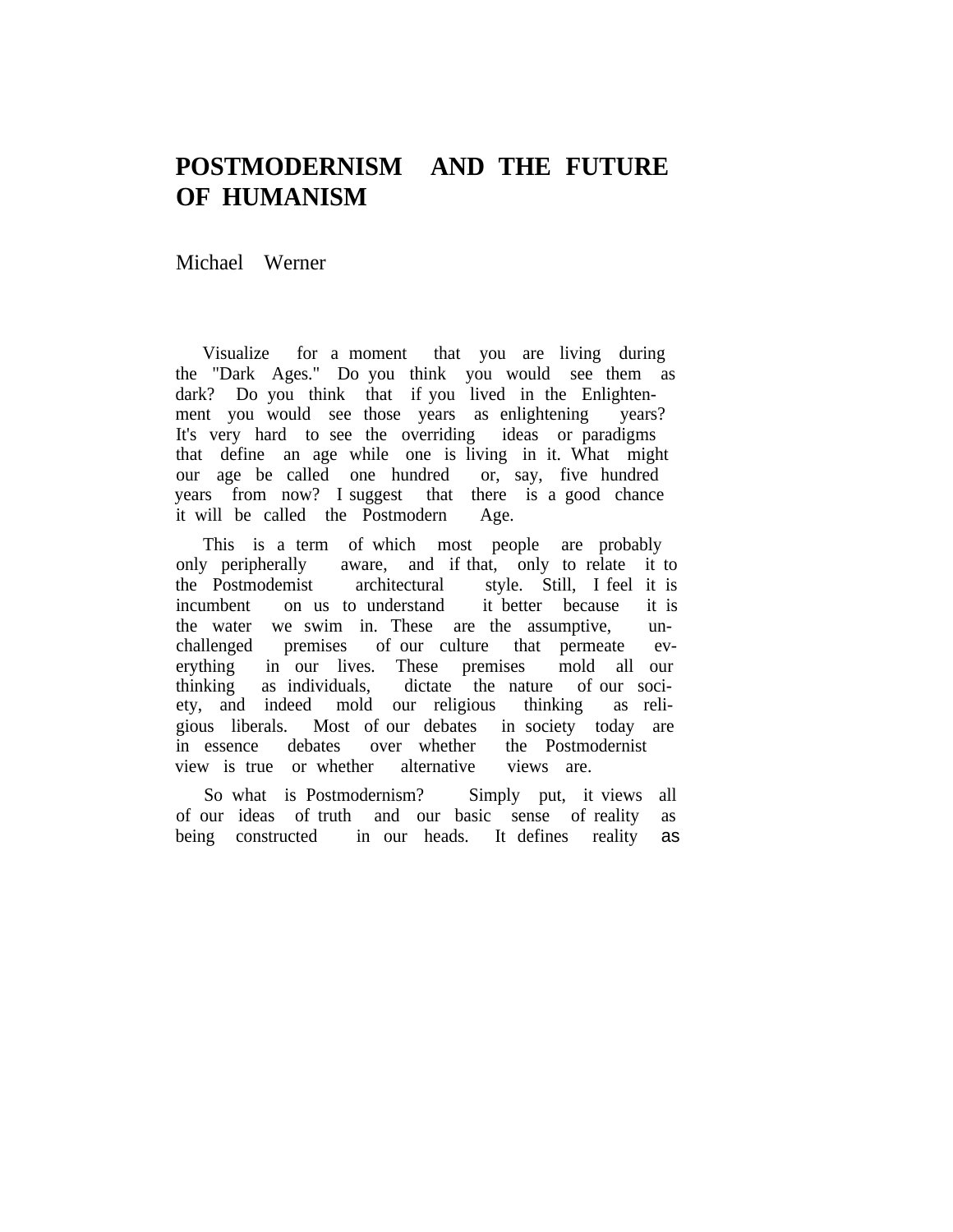merely a social construction. There is no ultimate foundation for anything you believe, argues the postmodemist. What you believe is just a collage of ideas given by your culture and your own rationalizations for power and control. Some have declared the end of philosophy, the Enlightenment and reason itself. In fact, they have declared that any "ism," including Humanism, capitalism, democratism, and even Postmodemism, are not choices we make but are entirely determined. They have declared that there are no trans cultural, transhistorical or universal truths.

Now you may say these are the rantings of some intellectual determinists, but I ask you to consider your own beliefs and your own culture. Have you ever said something like "perception is reality," or "image is everything," or "truth is all relative"? I certainly have. Underlying these seemingly innocuous statements is a profound skepticism that ultimately has led to the postmodem malaise we live in.

Postmodernism has been a movement of ideas led by continental Marxist intellectuals. The premises and assumptions of Postmodernism are now accepted uncritically as the most modern of views. Intellectuals in all areas are reformulating their specific fields in the light of Postmodemist dogma.

Look, if you will, at the political scene where both Republicans and Democrats have essentially given up<br>on any rational discourse. Spin doctors are the ultion any rational discourse. mate postmodernists whose whole raison d'etre is to create reality. This is done very deliberately and cynically.

In the field of law Robert Bork's confirmation hearings for the Supreme Court became a debate over interpretation versus the original intent of the law. This debate asks whether words and law in particular have any real meaning, or do we just interpret the words as we go through time, ignoring the original meaning?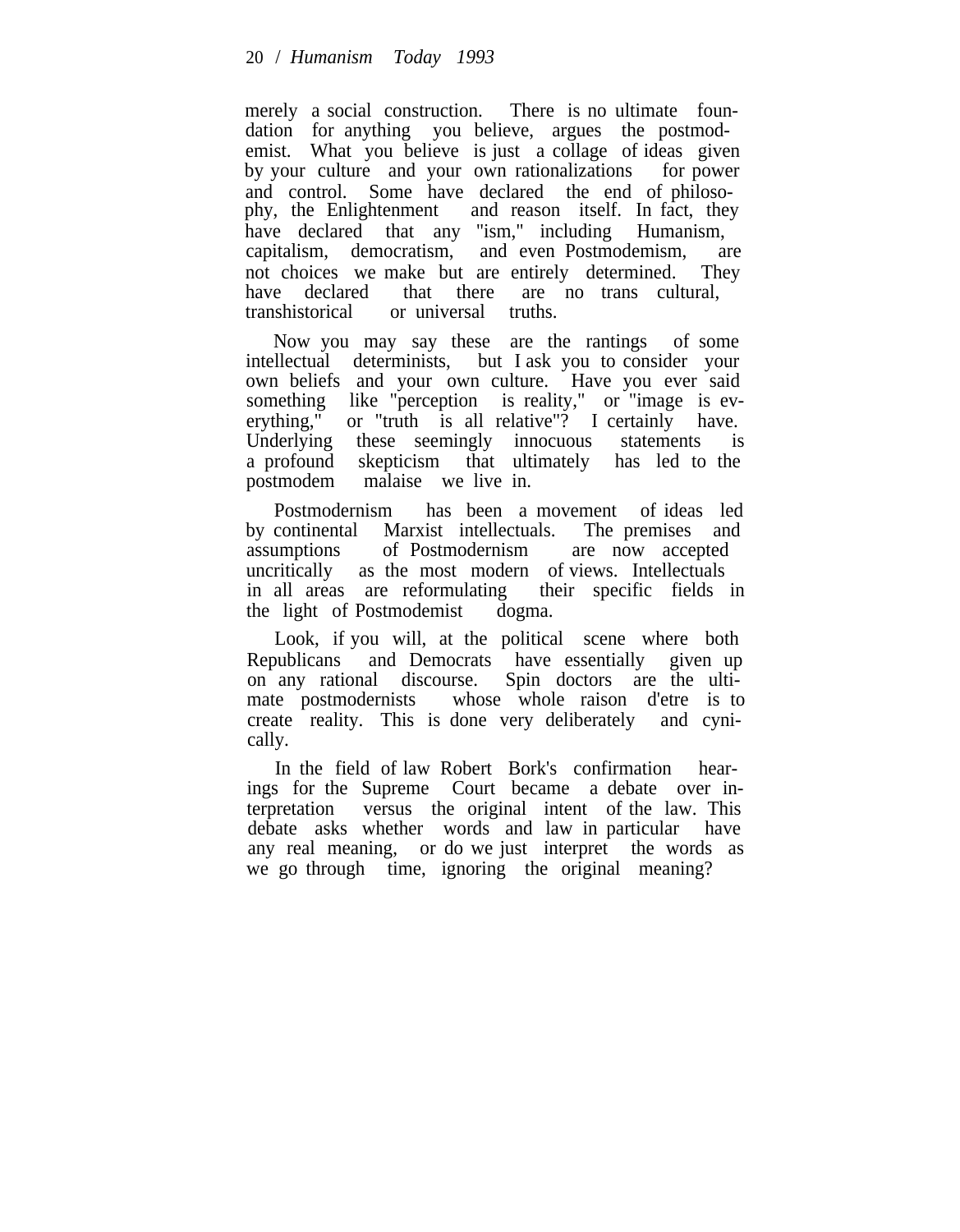Virtually every debate in our society today is in some way a debate over Postmodemist assumptions: the debate over political correctness, the debate in psychology over constructionist therapy, the debate over values clarification in schools, the debate over deconstruction analysis in English literature.

In art and advertising, the collage represents the ultimate postmodern art. The collage visually represents the postmodern fragmentation, disorientation and incoherence in our society. In the religious sphere, the New Age, neopaganism, and ecofeminism represent religions built on postmodernist assumptions. All these positions ultimately debate the same issue. Is there truth and is there any basis for it? Are we really thinking, or do we just mouth rationalizations?

In many ways Postmodernism is a rejection of Modernism. Modernism, as a child of the Enlightenment, regarded the world as having knowable, universal, objective, and in many cases absolute truths when reason was applied. Progress was an historical, rational, and scientific project. A better social order could be developed as we uncovered our common human nature and applied science to human problems. A technocratic kind of utopianism underlies this secular Modernist vision.

Postmodernist ideas come from many lines of thought. The Romantic movement was a reaction to the Enlightenment. It rejected the cold utopian reason that some of those in the Enlightenment thought would usher in a progressively better society. The Romantics, in contrast, saw their lives guided by the light of inner personal experience. Intuition played an important role in subsequent movements, such as existentialism, that also emphasized the subjective over the objective and the emotional over the rational. These Westem ideas were enhanced by the awareness of older Eastern religious thought.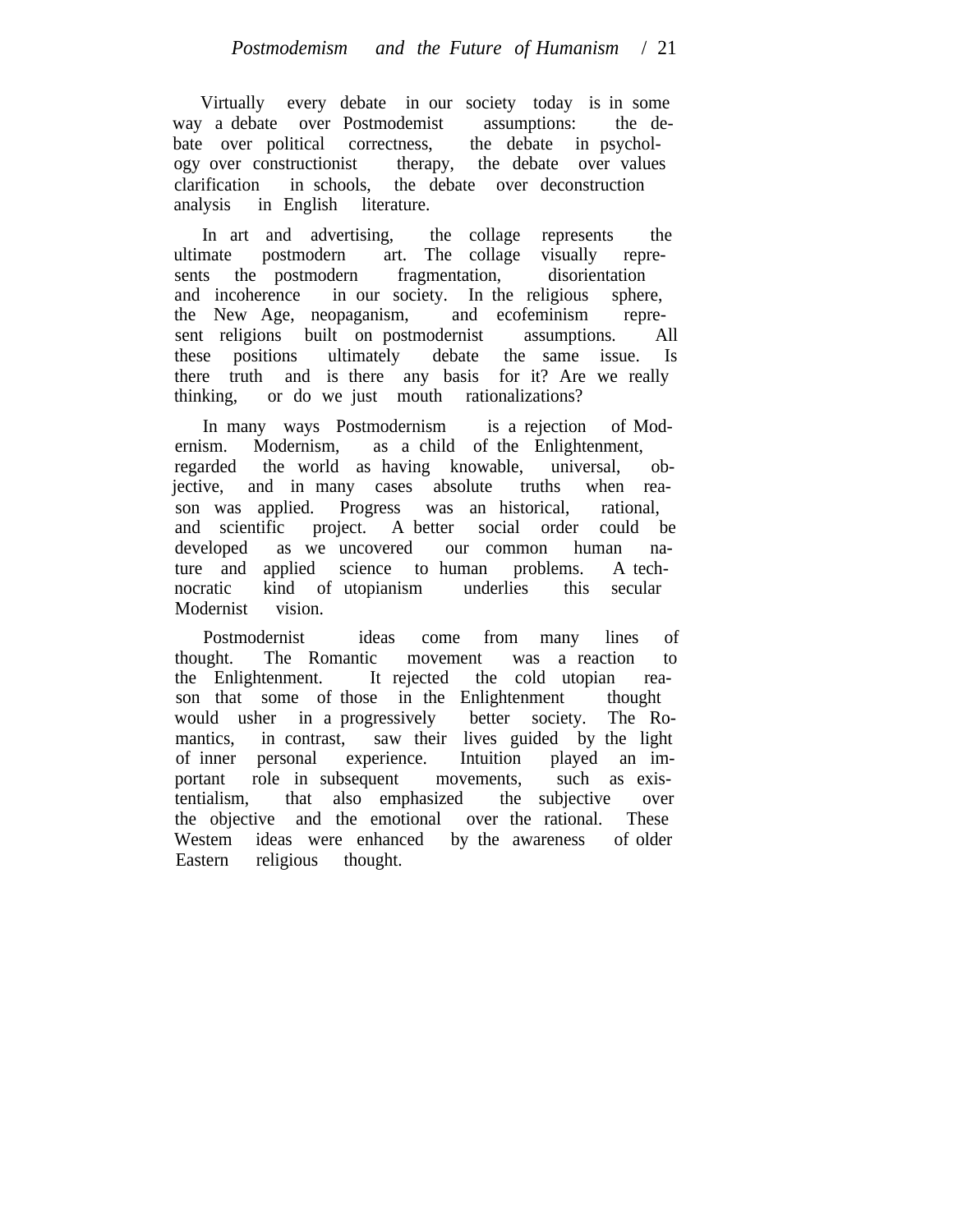Other lines of thought were at work as well. Linguistic analysis in this century has found that language itself is not neutral but can actually create reality. The arguments are subtle and end with some saying that philosophy is reduced to language. Of course, sociologists argue that philosophy is reduced to sociology, and psychologists argue that philosophy is reduced to psychology. Eventually the whole Enlightenment project was rejected as an oppressive, hierarchical system only devised for rationalizing the gaining and maintaining of power. Reason, instead of being a liberator, became an oppressor.

Two basic forms of Postmodernism have developed, the European -dominated school of skeptical Postmodernists and the more American-dominated school of affirmative Postmodernists. The Continental skeptics argue that reality is pure illusion and conclude with a nihilistic, pessimistic view of individuals, the political process, and all "stories" we might make up about life. The American New Age affirmative version projects a more positive utopian vision of pluralism and tolerance.

Humanism is rejected on several grounds. First of all, there is a rejection of the self as a rational independent agent. Secondly, Humanism is rejected as being a philosophy oppressive to women and minorities primarily because it sets up a hierarchy of values. It is argued that any hierarchy is always a disguise for white male privilege. Thirdly, Humanists support the use of reason and science which Postmodernists say has no validity. Fourthly, they argue that Humanism has been used to justify Westem superiority and cultural imperialism: humanism consists merely of the tural imperialism: humanism consists merely of the views of dead European white males. Lastly, they reject the inherent dignity and value of the individual.

Table 1 in the appendix presents a list modeled after one by Hassan that contrasts some of the paradigmatic differences between Modernism and Post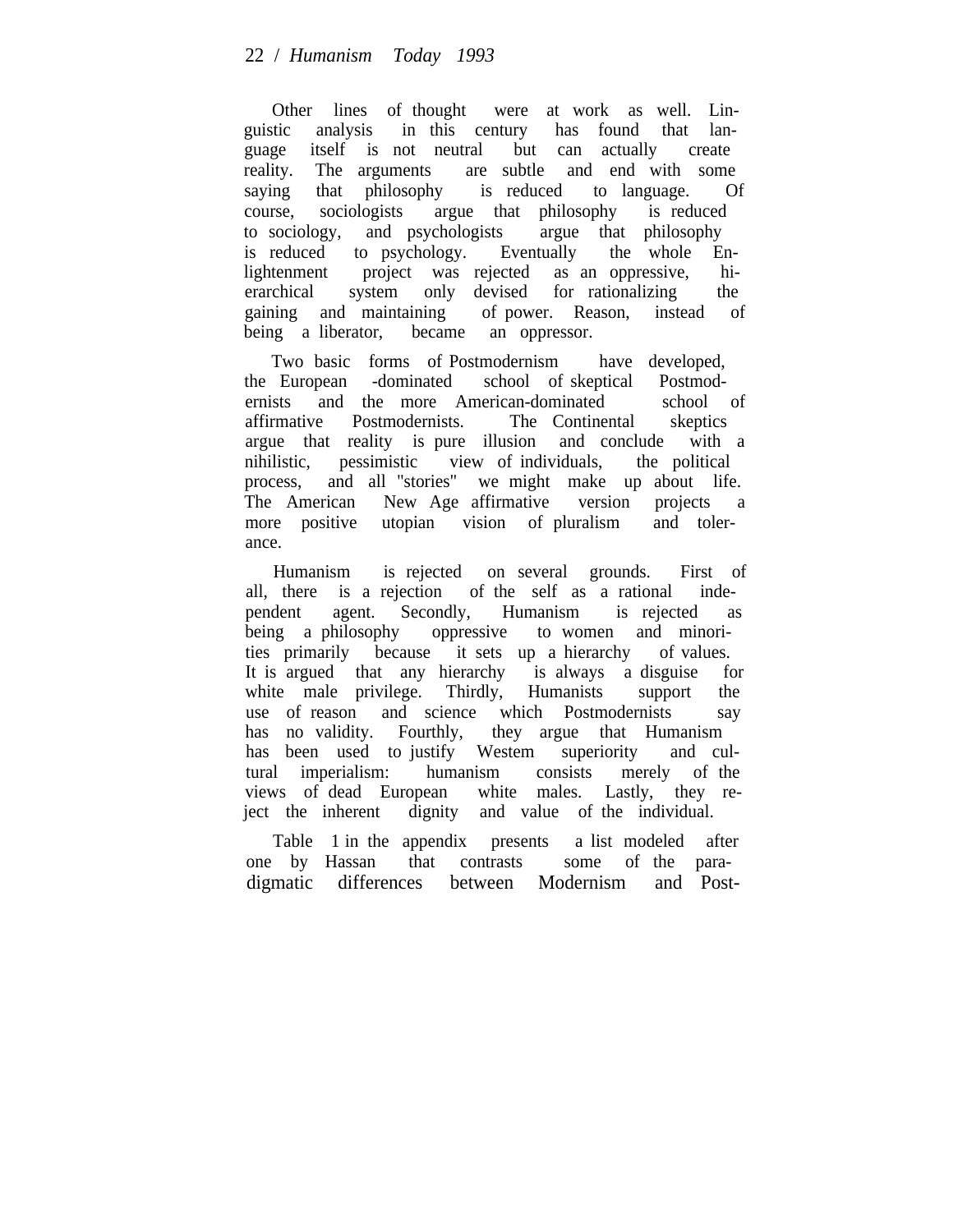modernism specific to the liberal religious movement. The Postmodem mind starts with the particular rather than the universal. It emphasizes the intuitive and mystical aspects rather than the evidential or cognitive aspects. It stresses communitarian, supportive behavior rather than individualistic, confrontational methods. Inner-directed human potential programs take precedence over outer-directed social action ones. An ethics of words and language is irrelevant because all symbols are mere metaphors.

What, you may ask, as a Unitarian Universalist and Humanist, am I to make of these views? I believe both the Modernist and the reactionary Postmodemist positions are ones of extremes. We should not be apologists for either position. I would describe myself as a repentant Modernist. I will explain as I go along.

The Postmodemist critiques are essential for a modern understanding of the prejudices that shape our thinking. Postmodemist awarenesses lead us to a sense of humility about our beliefs. They have opened new windows in my life of the mind and transformed my own Humanism. Let's look at one area where Postmodernism applies-that of liberal religion.

Epistemological insecurity, for example, is pervasive in both the laity and the ministry. The noncreedal organizational stance of Unitarian Universalism is curiously creedally reinterpreted to the effect that the denomination should have no focus, temperament or exclusivity. A phrase like "widening circles" of inclusiveness is canonized by some to discourage any theological critique or discrimination in a new "salad bowl" utopianism.

There is a renewed interest in mysticism. Mystery seems all that is worthy to be a God in the postmodern era. The metaphysically crippled of our age seem drawn to an awe and reverence of ephemerality. A "new spirituality" is the most talked about subject in liberal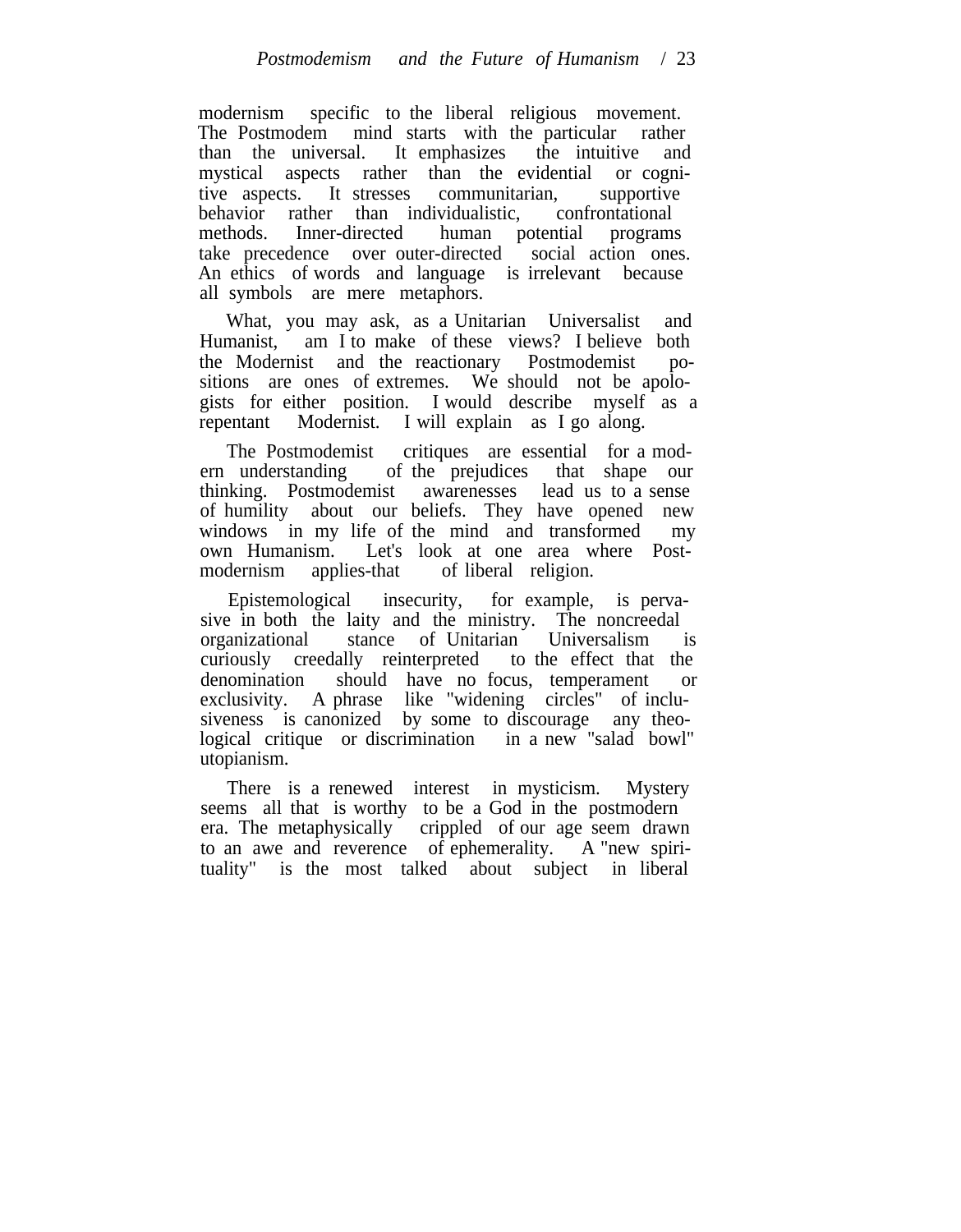churches as people search for some theological grounding in immanence rather than transcendence.

The functional, communitarian aspects of liberal religion now take priority over the ideological aspects of trying to explain the world and our role in it. Paradoxically, religion has historically been foundationally defined. Most definitions revolve around "ultimate" concerns, faith, moral codes, devotion, and so on. Humanists in this culture come across as Modernists since they are some of the few people who will defend the use of reason, science, and progressive knowledge. Moreover, they defend a definitive metaphysics, Le., naturalism.

Fifty-five percent of Unitarian Universalists identify themselves as Humanists/existentialists, and another ten percent as agnostics/skeptics/atheists. Still, the ministry and the denominational hierarchy in general believe that in order to survive, they must accommodate a more relativized position. To be sure, there is a real dilemma for most ministers concerning the compromises they must make between pastoral support and theological leadership. Postmodemist culture and capitalist growth-oriented marketing bends most ministers to the acquiescent side of their profession. As one retired minister I interviewed put it, "They [the ministers iust lost their nerve."

A deeper ministerial problem, documented in several studies, is the quality, orientation and training of new ministers. They simply do not have the background in Humanism and philosophy in general. Approximately one-half of the Unitarian Universalist ministers are trained in nondenominational (usually Christian) schools. Even the denominational schools still place a large emphasis on Christian theology along with a variety of postmodernist dominated theologies

<sup>&</sup>lt;sup>1</sup> Gene Kreves, retired minister of the Du Page Unitarian Church, Naperville, Illinois, in a 1992 sermon.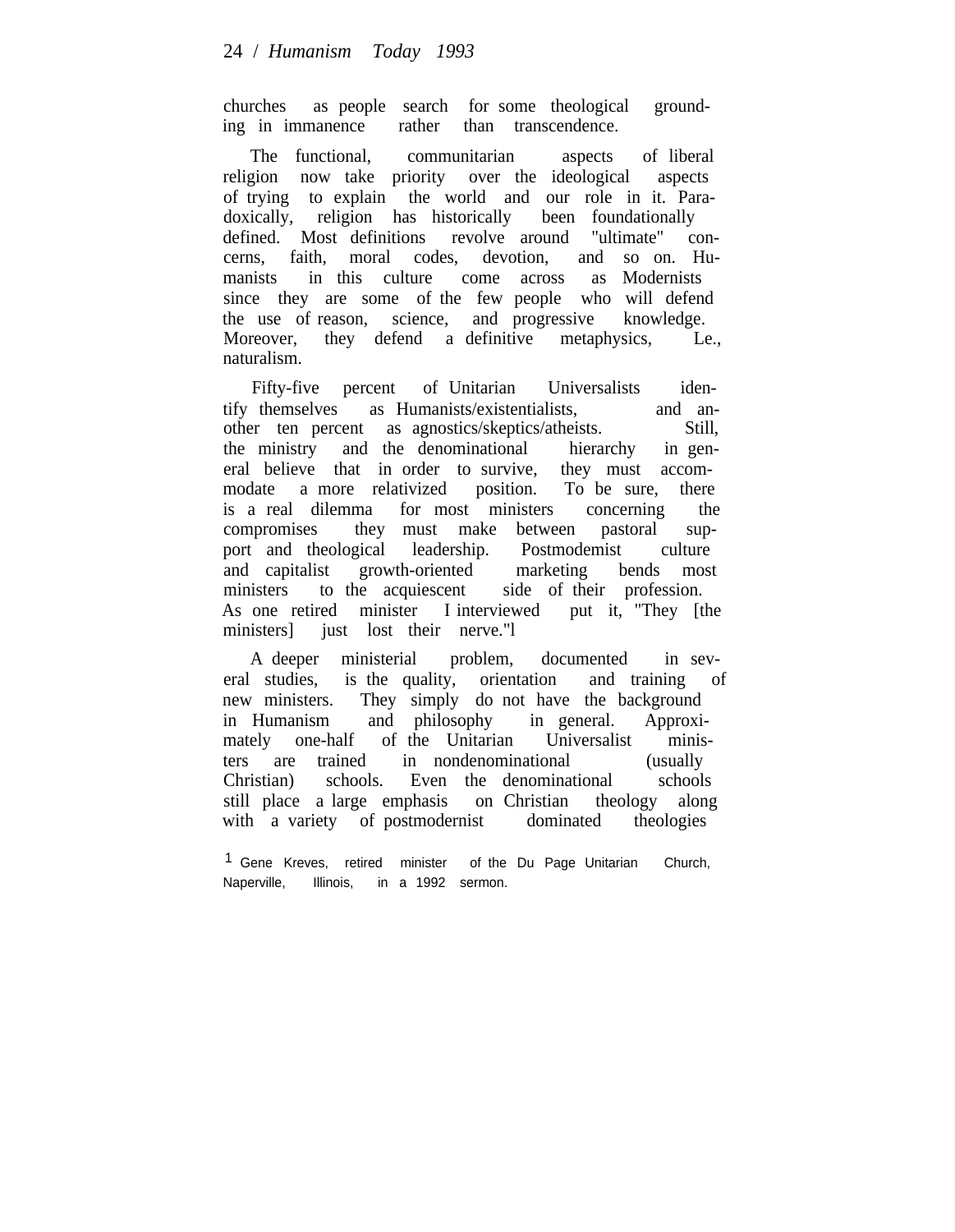such as feminist theology, process theology, and neopagan theology. By promoting their theological openness (if not vulnerability), the Unitarian Universalist schools have attracted a disproportionately large contingent of nonrepresentative theologies such as neopaganism.

Traditional religious language such as God, holy, prayer, heaven, etc., has long been problematic. Emotionally evocative, these words carry deep metaphoric meaning but have generally been replaced by most re-<br>ligious humanists in the interest of clarity by ligious humanists in the interest of clarity by nonsupernatural terms. The relativization of language has revitalized the "religious redefinition game." Many people in liberal churches use the word God in a strictly metaphoric sense, disregarding the historical supernatural definition. The Humanist is forced by this Tillichian scheme to use the word God for whatever he/she feels is ultimately important. This deliberate obfuscation serves the theist and implies that the idea of supernatural beings is inconsequential to religion. It teaches a form of language duplicity.

The Postmodernist sociological basis for knowledge has meant that ethics reduces itself to aesthetics and agreement. Since there are no universal norms, we are told, democratic agreement is all that is required. One Unitarian Universalist theological professor, for example, espouses a "democratic theology" as a complete theology.2 Reason, it is argued, will automatically emerge in the process of democracy. Also, many feminist thinkers argue for a situational ethics based only on care and responsibility.

Postmodernism provides good new perspectives for Humanism. Humanism has always treated knowledge as fallible and tentative, preferring not to link itself with any foundational knowledge. The early Human-

2 Professor Neil Shadle. Meadville/Lombard Theological School. personal communication.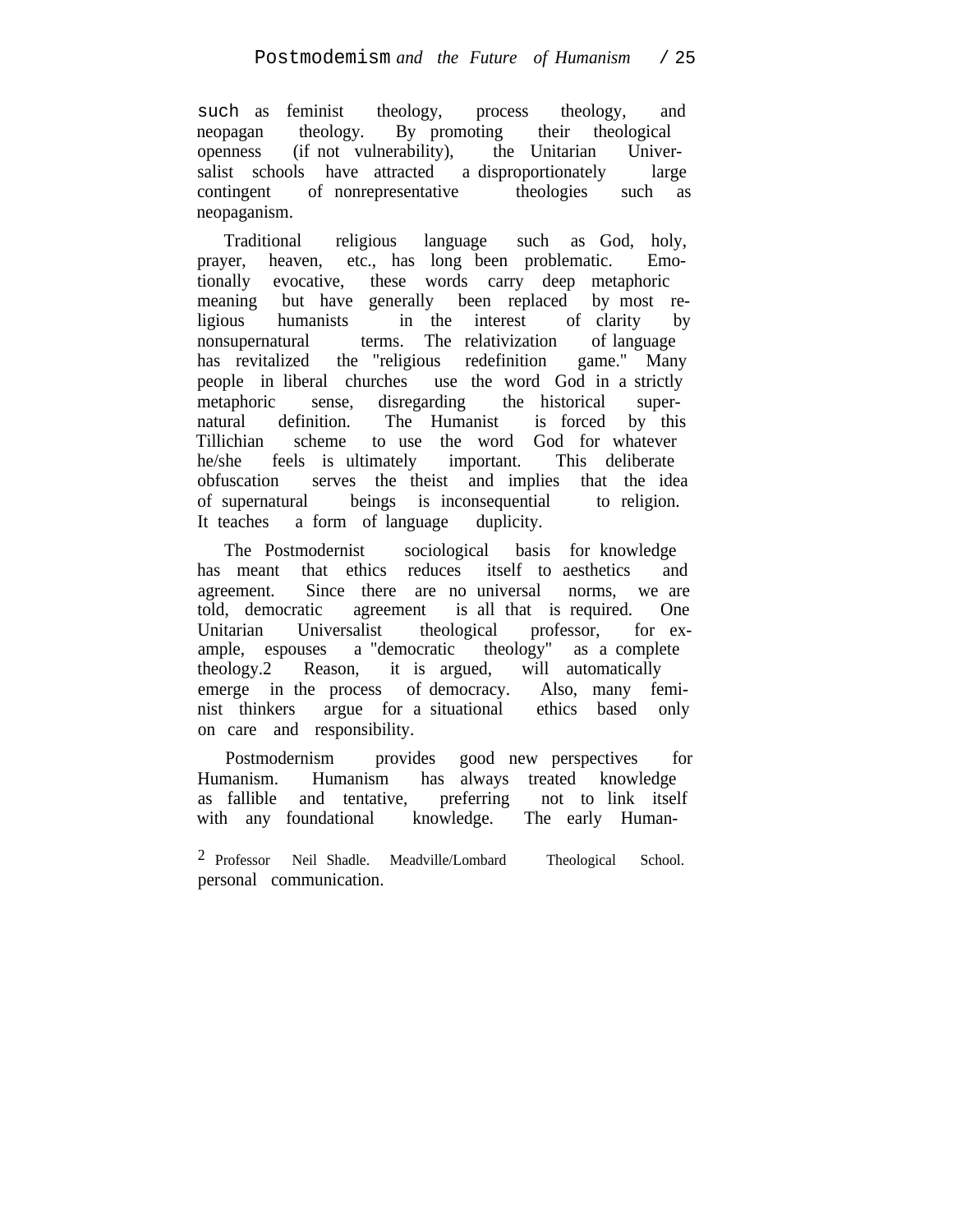ist skeptical intuitions are now supported so that it appears that there is no one foundation for truth and no real certainty concerning anything. We better understand today the limitations and insidious potential problems of rationality. We understand that the context of our knowledge tells, in some cases, more than the content. Our unconscious, power-driven motiva-<br>tions, our culturally laden subjectivity, the problems tions, our culturally laden subjectivity, translating in our reality to others, the lack of a single a priori thought system to rely on, and our linguistic bondage all humble our pretenses to rightness.

As William James said, "A great many people think they are thinking when they are rearranging their prejudices."3 This is, I think, at the heart of the Postmodernist critique. We Humanists, many times, have laid too much emphasis on rational aspects of living while not developing an appreciation for the experiential-how we do our religion.

The last twenty years have shown mostly younger people in America how to use experiences rather than ideas to illuminate their religious lives. The human potential movement has awakened in many, keener intuitions about the world via nonrational approaches. Through direct experience from support groups, therapy, ritual, dream interpretation, meditation, hikes in the woods, or any of the thousands of other approaches, people have found a holistic, integrative awareness of their reality when they dropped all rational pretenses. Just as many people use superstition to deflect the harshness of reality, so, too, rationalists can screen themselves emotionally behind a web of rationalizations and comfortable intellectualizations.

Yet, there is an unmistakable romantic utopianism at work in postmodernism. As Jurgen Habermas says,

<sup>3</sup> Quoted in George Seldes, *The Great Thoughts* (New York: Ballantine Books, 1986), 205.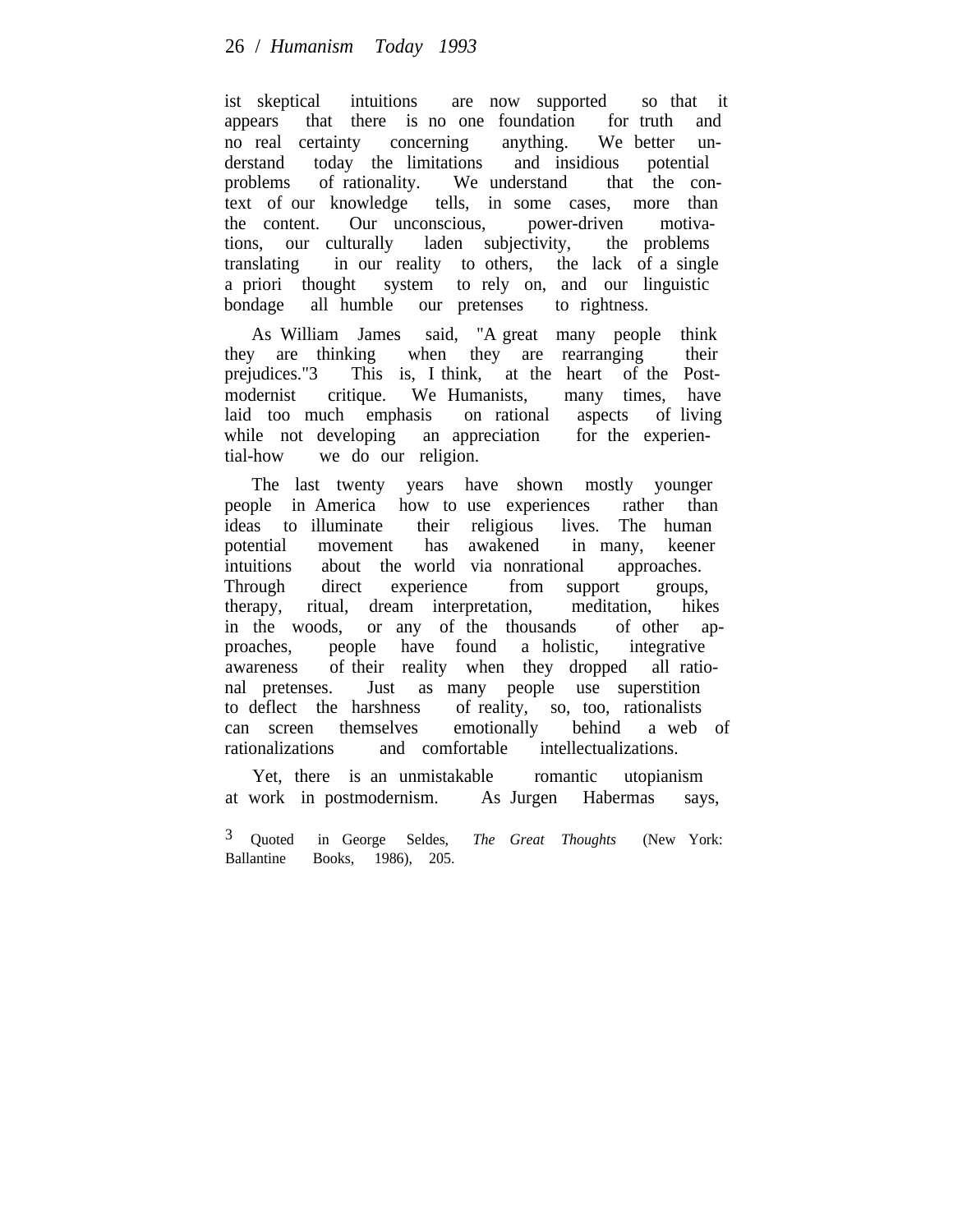"The new value placed on the transitory, the elusive and the ephemeral, the very celebration of dynamism, discloses a longing for an undefiled, immaculate and stable present."4 A pluralistic utopian, tolerant brother / sisterhood without any superiority of beliefs is supposed to emerge. We are told that this offers a new world humanist religion that will resolve old differences by acceptance and caring.

Others and I are troubled by Postmodemism. There is an insidious absolutism of the subjective. Even Richard Rorty, the most prominent American Postmodernist, cautions that "we should not become so open-minded that our brains fall out." Many are now calling for a new view of the Enlightenment. Others are discovering that reason and rationality are minimum propositions at the heart of any discourse. Somewhere along the line we thought we needed certainty rather than accepting all truth as fallible.

The Postmodem condition may, in fact, be unavoidable. David Harvey powerfully argues that a relativistic world is a necessary result of a world caught in a space-time cultural, economic, and geographical compression.5 The acceleration of world processes disorients, and alienates. The geographical compression of The geographical compression of various cultures dislocates us culturally from any roots.

At the heart of this matter is a conflict of paradigms. These are not rationally paradoxical or even polar opposites. They do, generally, represent trade-offs in the practice of religion. Both the Modernist and Postmodemist positions are ones of extremes that need to be integrated and reformulated for any healthy Humanism. In fact I feel that Humanism is best positioned to do this.

4 Quoted in David Harvey, *The Condition of Postmodemity* (Basil: Blackwell, 1989), 325.

 $5$  Ibid.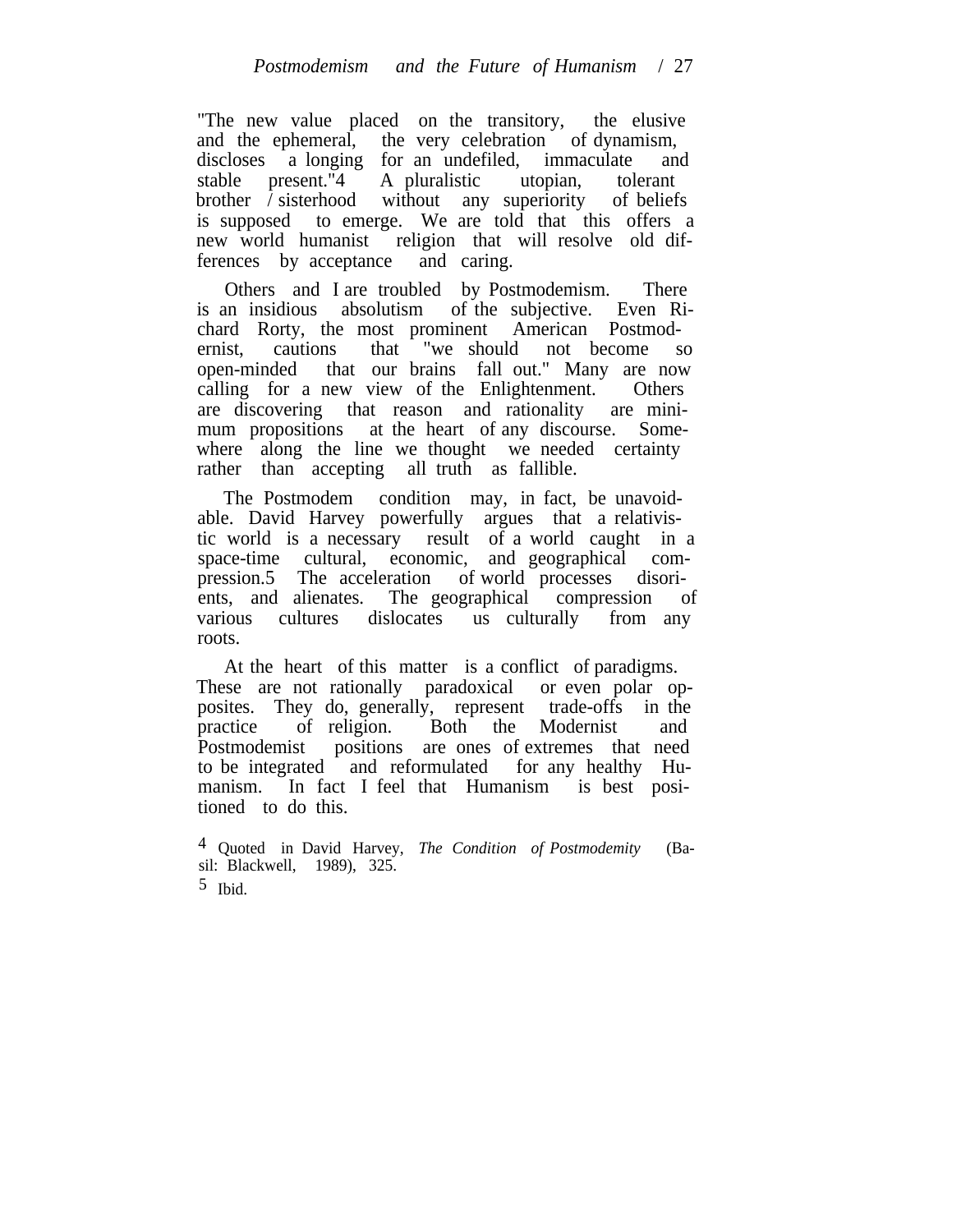The traditional way to handle extreme positions in the Western tradition, as formulated by Aristotle, is to seek the middle ground. Bravery, for example, is the moderate point between foolhardiness and cowardice. In contrast, the Eastern way of ying/yang might be a better approach. It seeks to hold both views in a dynamic tension, eschewing the moderate point as namic tension, eschewing the moderate point as nonvital and compromising. Both Eastern and Westem ways can help us derive a new Humanism. We don't have to have an either/or; we can have a both/and.

Looking at table 1, we see we must be centers of both principles and openness, social action and personal growth, the cognitive and the experiential, the ethical and the aesthetic. Our use of reason and intellect does not have to negate the intuitional, mystical aspects of our being. We only need to get these to work together in a healthy way . We must leam techniques of both the supportive community and the community that takes risks of skeptical confrontation. Our religious communities must open their doors to creative new ideas and people, but not self-destruct due to the centrifugal effects of divergent agendas. These are not easy tasks, but they are central to our purpose.

We should resist any reactionary tendencies that<br>ke us apologists for the Modernist position. As make us apologists for the Modernist position. As Samuel Butler said, "Life is the art of drawing sufficient conclusions from insufficient premises. "6We need to develop an experiential basis of education for religious humanism. That is why we need new stories to root our message. Nietzsche's waming about "metaphors which are wom out and lack sensuous power" should be heeded as Humanism enters the next century.

By the same token, we should not be deluded by the neo-romantic siren song of Postmodemism's world

6 Seldes, op. cit., 62.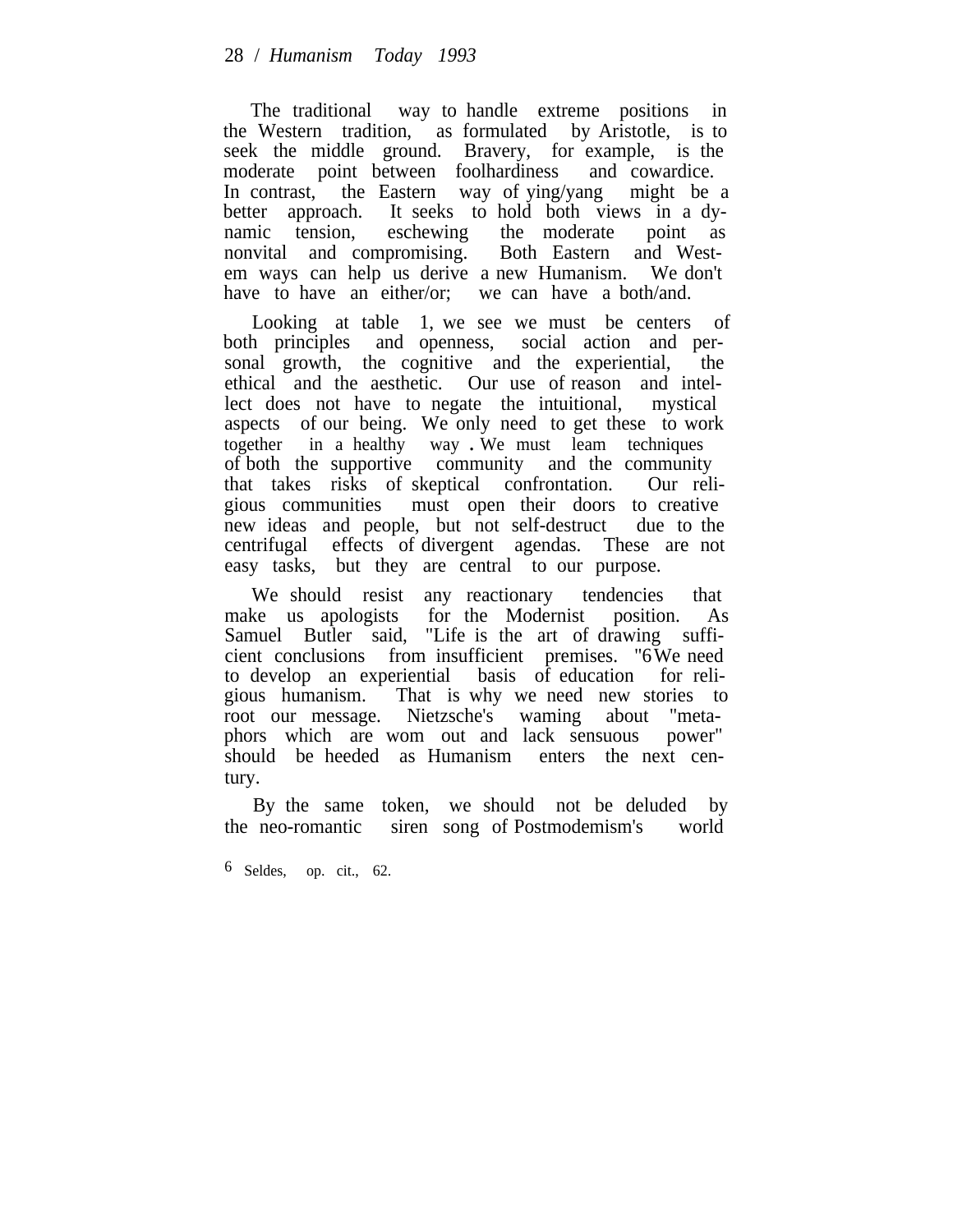utopianism. Beneath that loving facade lies a nihilistic relativism. We can look at life relatively without resorting to looking at it arbitrarily. Intuitionism at its extreme is mere solipsism.

There is a crisis of intellectual nerve right now. There is a spiritual crisis. We are told that since we can't believe in anything for certain, we should only believe in our intuitions and emotions. As Robert Heller of the Federal Reserve said, "Never ignore a gut feeling, but never believe it's enough." Intuition and reason inform each other and integrate our knowledge into a whole story. But, critical reason with all its problems is all we have as a community to expose our errors. Truth is what's left when we get rid of all the lies, and that includes lies of both the emotions and the intellect. Is the concept of quality, without resorting to elitism, not applicable to religion?

Truth, hope, freedom, justice, reason, equality, responsibility, love, and devotion to progress still stand as virtues to which we should light the Enlightenment torch not because they are true but because they work.

Yet, this is not enough. Reason and science can explain, predict, and control aspects of the world, but they can never direct us to our goals and meanings, our religion, if you will. Humanism, if nothing else, is that ongoing critical search for an integrated world view of meanings and purposes using reason, science, experiences, and intuition. We cannot give up the powers of our minds to those who would tell us they have *the* truth or to those, just as absolute, who say there is none.